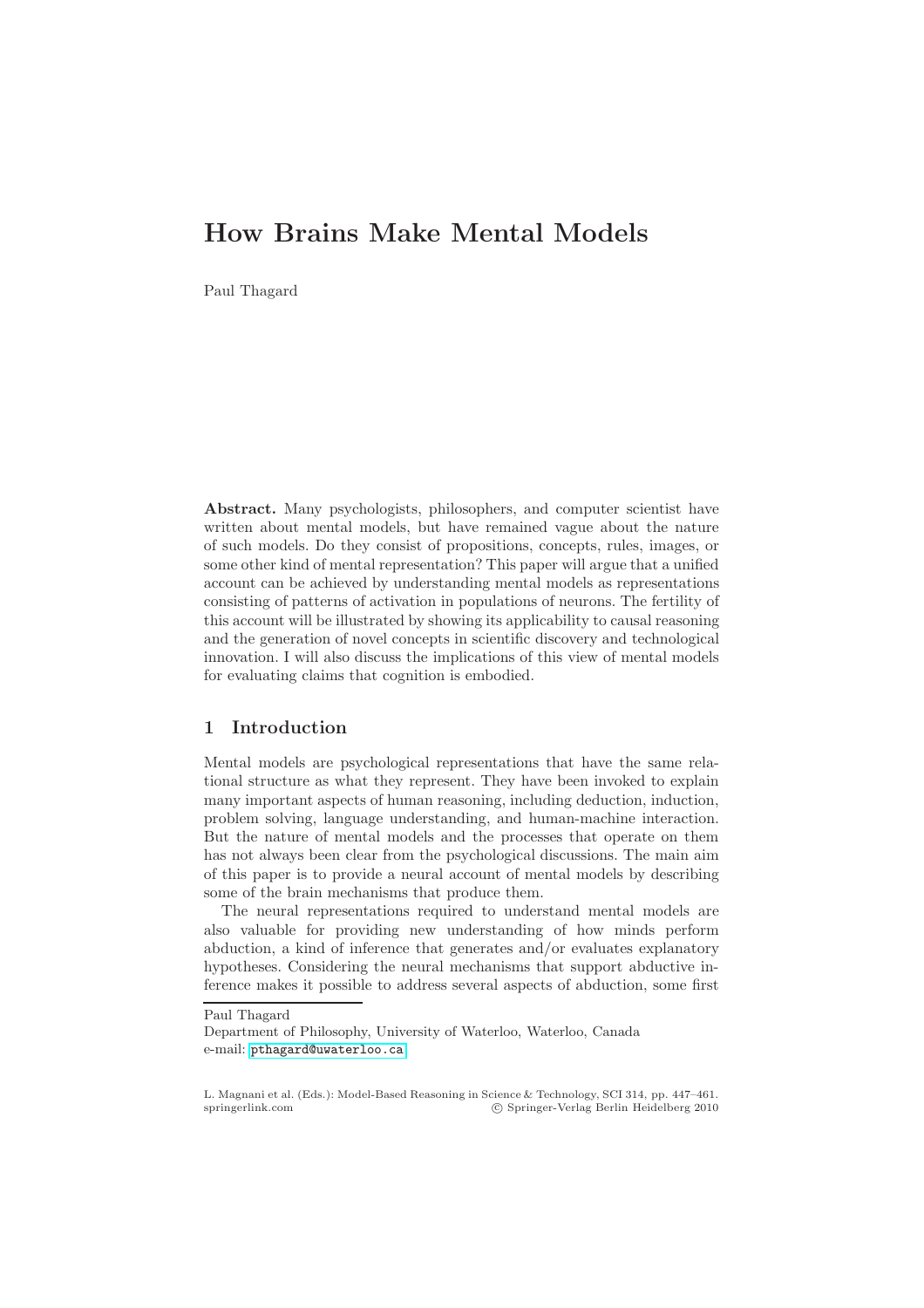proposed by Charles Peirce, that have largely been neglected in subsequent research. These aspects include the generation of new ideas, the role of emotions such as surprise, the use of multimodal representations to produce "embodied abduction", and the nature of the causal relations that are required for explanations.

The suggestion that abductive inference is embodied raises issues that have been very controversial in recent discussions in psychology, philosophy, and artificial intelligence. This paper argues that the role of emotions and multimodal representations in abduction supports a moderate thesis about the role of embodiment in human thinking, but not an extreme thesis that proposes embodied action as an alternative to the computational-representational understanding of mind.

### **2 Mental Models**

How do you solve the following reasoning problem? Adam is taller than Bob, and Bob is taller than Dan; so what do you know about Adam and Dan? Readers proficient in formal logic may translate the given information into predicate calculus and use their encoding of the transitivity of "taller than" to infer that Adam is taller than Dan, via applications of the logical rules of universal instantiation, and-introduction, and modus ponens. Most people, however, report using a kind of image or model of the world in which they visualize Adam as taller than Bob and Bob as taller than Dan, from which they can simply read off the fact that Adam is taller than Dan.

The first modern statement of the hypothesis that minds use mechanical processes to model the world was by Kenneth Craik, who in 1943 proposed that human thought provides a convenient small-scale model of a process such as designing a bridge [3, p. 59]. The current popularity of the idea of mental models in cognitive science is largely due to Philip Johnson-Laird, who has used it extensively in explanations of deductive and other kinds of inference as well as many aspects of language understanding (e.g. [16, 18, 19]. In his history of mental models, Johnson-Laird cites as an important precursor the ideas of Charles Peirce about the class of signs he called "likenesses" or "icons", which stand for things by virtue of a relation of similarity [17]. Earlier precursors may have been Locke and Hume with their idea that ideas are copies of images. Many recent researchers have used mental models to explain aspects of thinking including problem solving [13], inductive learning [15], and human-machine interaction (e.g. [39]). Hundreds of psychological articles have been published on mental models<sup>1</sup>.

Nevertheless, the nature of mental models has remained rather fuzzy. Nersessian [26, p. 93] describes a mental model as a "structural, behavioral, or functional analog representation of a real-world or imaginary situation, event or process. It is analog in that it preserves constraints inherent in what is

 $^{\rm 1}$ [http://www.tcd.ie/Psychology/other/Ruth\\_Byrne/mental\\_models/](http://www.tcd.ie/Psychology/other/Ruth_Byrne/mental_models/)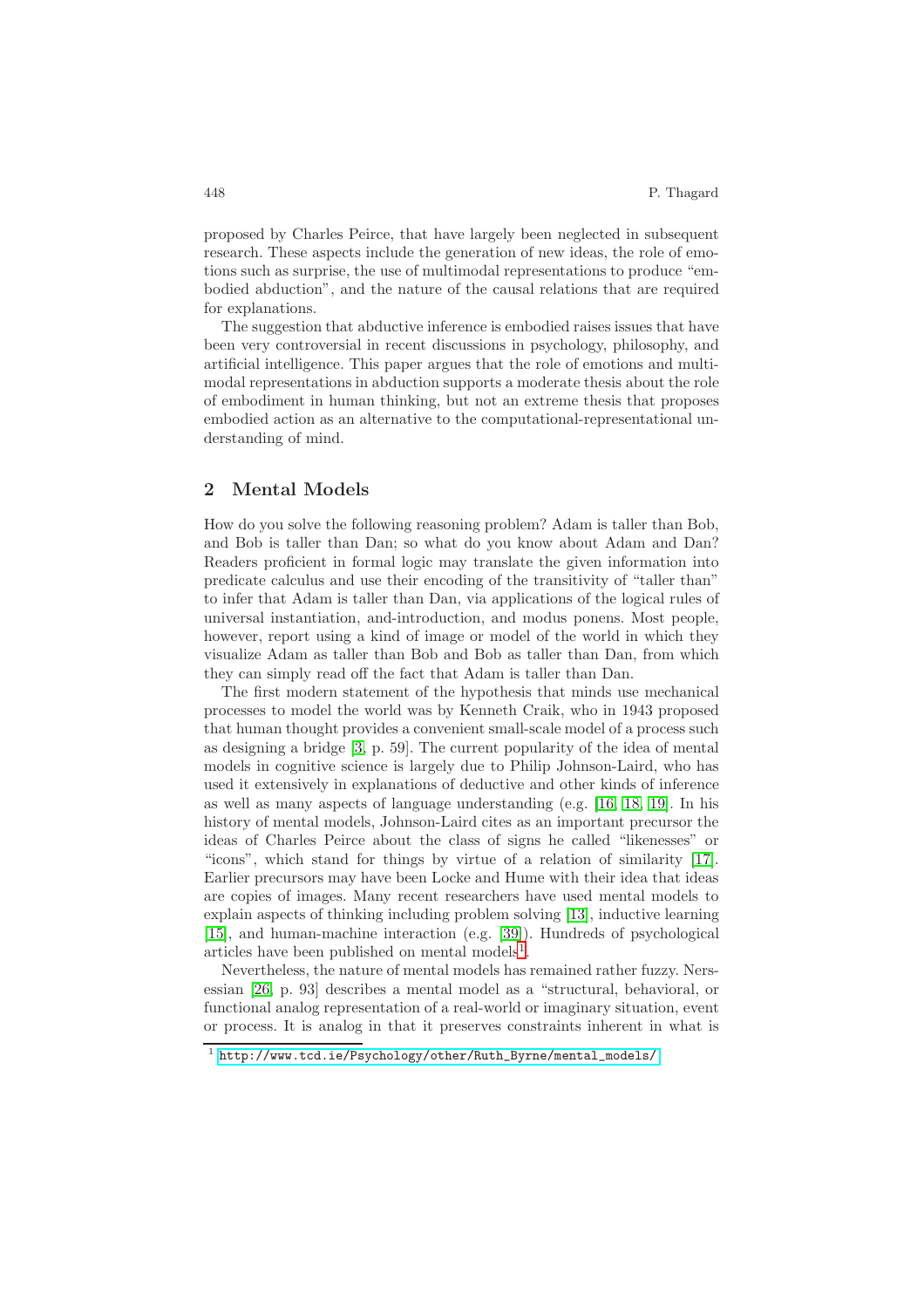represented." But what is the exact nature of the psychological representations that can preserve constraints in the required way? One critic of mental model explanations of deduction dismisses them as "mental muddles" [34].

This paper takes a new approach to developing the vague but fertile notion of mental models by characterizing them in terms of neural processes. A neural approach runs counter to the assumption of mental modelers such as Johnson-Laird and Craik that psychological explanation can proceed at an abstract functional and computational level, but I will try to display the advantages of operating at the neural as well as the psychological level. One advantage of a neural account of mental models is that it can shed new light on aspects of abductive inference.

#### **3 Abduction**

Magnani [22] made the explicit connection between model-based reasoning and abduction, arguing that purely sentential accounts of the generation and evaluation of explanatory hypotheses are inadequate (see also [23, 5, 45]). A broader account of abduction, more in keeping with the expansive ideas of Peirce [29, 30], can be achieved by considering how mental models such as ones involving visual representations can contribute to explanatory reasoning. Sententially, abduction might be taken to be just "If  $p$  then  $q$ ; why  $q$ ? Maybe  $p$ ". But much can be gained by allowing the p and q in the abductive schema to exceed the limitations of verbal information and include visual, olfactory, tactile, auditory, gustatory, and even kinesthetic representations. To take an extreme example, abduction can be prompted by a cry of "What's that awful smell?" that generates an explanation that combines verbal, visual, auditory, and motor representations into the answer that "Joe was trying to grate cheese onto the omelet but he slipped, cursed, and got some cheese onto the burner".

Moreover, there are aspects of Peirce's original descriptions of abduction that cannot be accommodated without taking a broader representational perspective. Peirce said that abduction is prompted by surprise, which is an emotion, but how can surprise be fitted into a sentential framework? Similarly, Peirce said that abduction introduces new ideas, but how could that happen in sentential schemas? Such ideas can generate flashes of insight, but both insight and their flashes seem indescribable in a sentential framework. Another problem concerns the nature of the "if-then" relation in the sentential abductive schema. Presumably it must be more than material implication, but what more is required? Logic-based approaches to abduction tend to assume that explanation is a matter of deduction, but philosophical discussions show that deduction is neither necessary nor sufficient for explanation (e.g. [35]). I think that good explanations exploit causal mechanisms, but what constitutes the causal relation between what is explained and what gets explained? I aim to show that all of these difficult aspects of abduction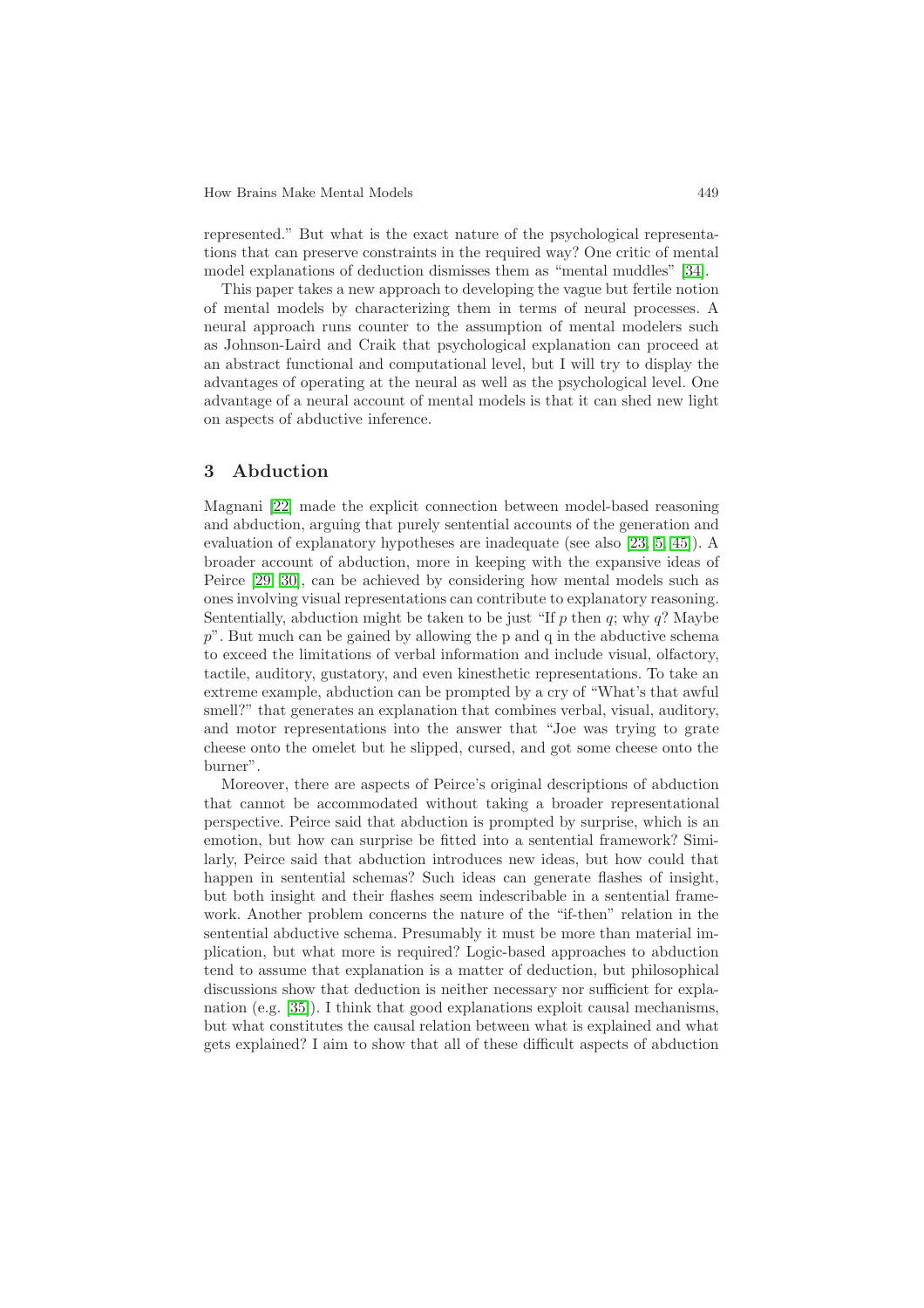– the role of surprise and insight, the generation of new ideas, and the nature of causality – can be illuminated by consideration of neural mechanisms.

Terminological note: Magnani [24] writes of "non-explanatory abduction", which strikes me as self-contradictory. Perhaps there is a need for a new term describing a kind of generalization of abduction to cover other kinds of backward or inverse reasoning such as generating axioms from desired theorems, but let me propose to call this generalized abduction *gabduction* and retain abduction for Peirce's idea of the generation and evaluation of explanatory hypotheses.

#### **4 Neural Representation and Processing**

A full and rigorous description of current understanding of the nature of neural representation and processing is beyond the scope of this paper, but I will provide an introductory sketch (for fuller accounts, see such sources as [2, 5, 10, 27, 42].

The human brain contains around 100,000,000,000 neurons, each of which has many thousands of connections with other neurons. These connections are either excitatory (the firing of one neuron increases the firing of the one it is connected to) or inhibitory (the firing of one neuron decreases the firing of the one it is connected). A collection of neurons that are richly interconnected is called a neural population (or group, or ensemble). A neuron fires when it has accumulated sufficient voltage as the result of the firing of the neurons that have excitatory connections to it. Typical neurons fire around 100 times per second, making them vastly slower than current computers that operate at speeds of billions of times per second, but the massive parallel processing of the intricately connected brain enables it to perform feats of inference that are still far beyond the capabilities of computers.

A neural representation is not a static object like a word on paper or a street sign, but is rather a dynamic process involving ongoing change in many neurons and their interconnections. A population of neurons represents something by its pattern of firing. The brain is capable of a vast number of patterns: assuming that each neuron can fire 100 times per second, then the number of firing patterns of that duration is  $(2^{(100)})^{100000000000}$ , a number far larger that the number of elementary particles in the universe, which is only about 10<sup>80</sup>. I call this "Dickenson's theorem", after Emily Dickenson's beautiful poem "The brain is wider than the sky". A pattern of activation in the brain constitutes a representation of something when there is a stable causal correlation between the firing of neurons in a population and the thing that is represented, such as an object or group of objects in the world [9, 28]. The claim that mental representations are patterns of firing in neural populations is a radical departure from everyday concepts and even from cognitive psychology until recently, but is increasingly supported by data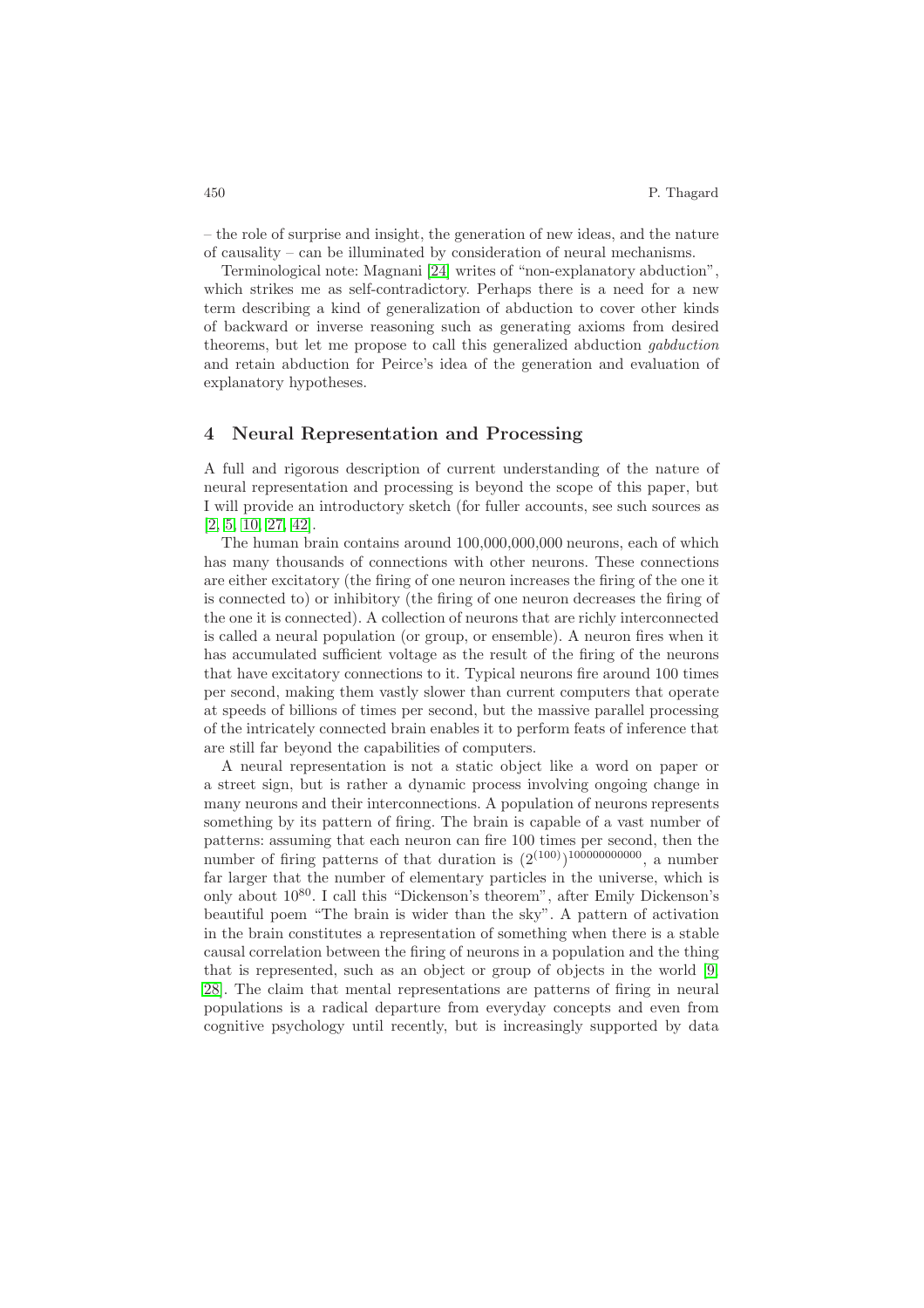acquired through experimental techniques such as brain scans and by rapidly developing theories about how brains work (e.g. [1, 37, 42]).

## **5 Neural Mental Models**

Demonstrating that neural representations can constitute mental models requires showing how they can have the same relational structure as what they represent, both statically and dynamically. Static mental models have spatial structure similar to what they represent, whereas dynamic mental models have similar temporal structure. Combined mental models capture both spatial and temporal structure, as when a person runs a mental movie that represents what happens in some complex visual situation such as two cars colliding.

The most straightforward kind of neural mental models are topographical sensory maps, for which Knudsen, du Lac, and Esterly [21, p. 61] provide the following summary:

The nervous system performs computations to process information that is biologically important. Some of these computations occur in maps – arrays of neurons in which the tuning of neighboring neurons for a particular parameter value varies systematically. Computational maps transform the representation into a place-coded probability distribution that represents the computed values of parameters by sites of maximum relative activity. Numerous computational maps have been discovered, including visual maps of line orientation and direction of motion, auditory maps of amplitude spectrum and time interval, and motor maps of orienting movements.

The simplest example is the primary visual cortex, in which neighboring columns of neurons process information from neighboring small regions of visual space [21, 20]. In this case, the spatial organization of the neurons corresponds systematically to the spatial organization of the world, in the same way that the location of major cities on a map of Brazil corresponds to the actual location of those cities.

Such topographic neural models are useful for basic perception, but they are not rich enough to support high level kinds of reasoning such as my "taller than" example. How populations of neurons can support such reasoning is still unknown, as brain scanning technologies do not have sufficient resolution to pin down neural activity in enough detail to inspire theoretical models of how high-level mental modeling can work. But let me try to extrapolate from current views on neural representation, particularly those of Eliasmith and Anderson [10], to suggest how the brain might be able to make extratopographic models of the world (see also [9]).

Neural populations can acquire the ability to encode features of the world as their firing activity becomes causally correlated with those features. (A and B are causally correlated if they are statistically correlated as the result of causal interactions between  $A$  and  $B$ ). Neural populations are also capable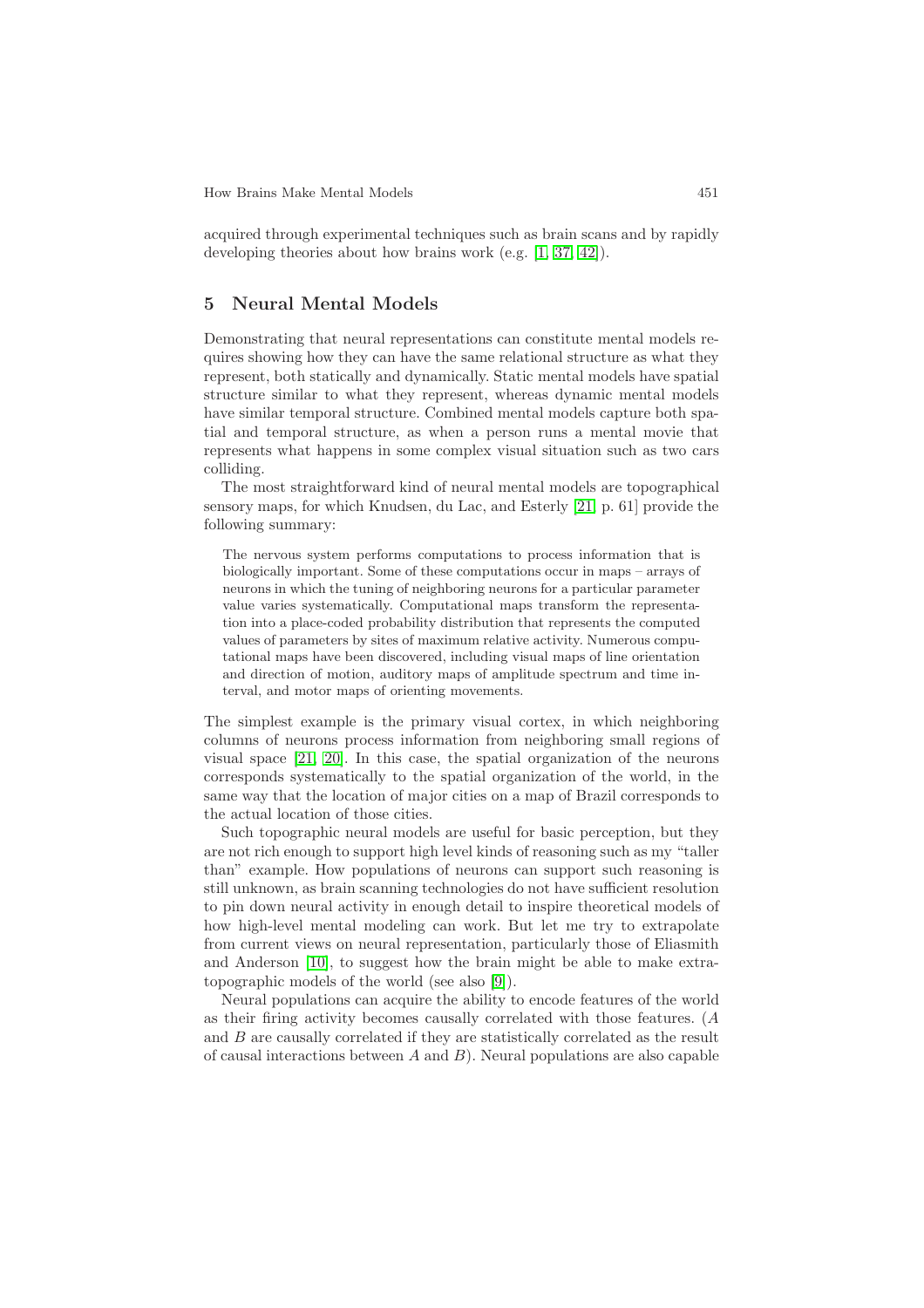of encoding the activity of other neural populations, as the firing patterns of one population becomes causally correlated with the firing patterns of another population that feeds into it. If the input population is a topographic map, then the output population can become a more abstract representation of the features of the world, in two ways. The most basic retains some of the topographic structure of the input population, so that the output population is still a mental model of the world in that it shares some (but not all) relational structure with it. An even more abstract encoding is performed by an output neural population that captures key aspects of the encoding performed by the input population, but does so in a manner analogous to the way that language produces arbitrary, non-iconic representations. Just as there is no similarity between the word "cat" and cats, so the output neural population may have lost the similarity with the original stimulus: not all thinking uses mental models. Nevertheless, in some cases the output population provides sufficient information to enable decoding that generates an inference fairly directly, as in the "taller-than" example. The encodings of Adam, Bob, and Dan that include their heights makes it possible to just "see" that Adam is taller than Dan.

A further level of representation is required for consciousness, such as the experienced awareness that Adam is taller than Dan. Many philosophers and scientists have suggested that consciousness requires representation of representation (for references see [43]), but mental models seem to require several layers: representation of representation of representation. The conscious experience of an answer to a problem comes about because of activity in top-level neural populations that encode activity of medium-level modeling populations, that encode activity of low-level populations, that topographically represent features of the world. To put it another way, conscious models represent mid-level models that represent low-level topographic models that represent features of the world. The relation *representation* need not be transitive, but in this case it carries through, so that the conscious mental model represents the world and generates inferences about it.

So far, I have been focusing on mental models where the similar relationstructure is spatial, but temporal relations are just as important. When you imagine your national anthem sung by Michael Jackson, you are creating a mental model not only of the individual notes and tones but also of their sequence in time. Similarly, a mental model of a working device such as a windmill requires both visual/spatial representations of the blades and base of the windmill and also temporal representations of the blades of the mill. Not a lot of research has been done on how neurons can encode temporal relations, but I will explore two possibilities.

Elman [11] and other researchers have shown how simple recurrent networks can encode temporal relationships needed for understanding language. A recurrent network is one in which output neurons feed back to provide input to the input neurons, producing a kind of temporal cycle that can retain information. Much more complex neural structures, however, would be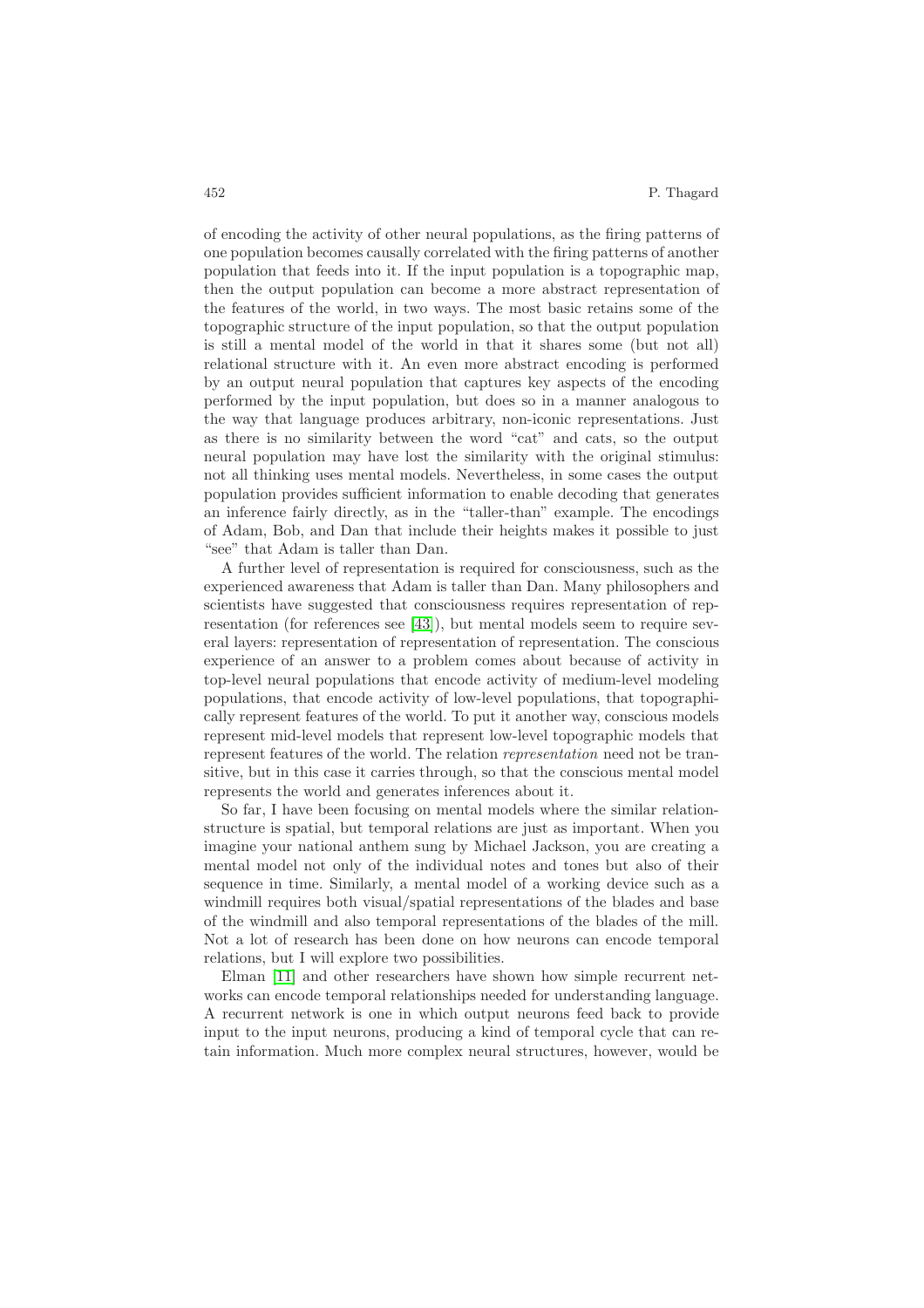needed to encode a song or running machine, perhaps something like the neural representation of a rule-based inference system being developed by Terry Stewart using Chris Eliasmith's neural engineering framework [38]. On this approach, a pattern of neural activation encodes a state of affairs that can be matched by a collection of rules capturing if-then relations. Then running a temporal pattern is a matter of firing off a sequence of rules, not by the usual verbal matching employed by rule-based cognitive architectures such as Anderson's [1] ACT, but by purely neural network operations. If the neural populations representing the states of affairs are mental models of either the direct, topographic kinds or the abstracted, structure-preserving kinds, then the running of the rule-based system would constitute a temporal *and* spatial mental model of the world.

#### **6 Generating New Ideas**

Peirce claimed that abduction could generate new ideas, but he did not specify how this could occur. If abduction is analyzed as a logical schema, then it is utterly mysterious how any new ideas could arise. The schema might be something like: "q is puzzling, p explains q, so maybe p." But this schema already includes the proposition  $p$ , so nothing new is generated. Hence logicbased approaches to abduction seem impotent to address what Peirce took to be a major feature of this kind of inference (cf. [45, 4]). Thagard [4] gave an account of how new concepts can be generated in the context of explanatory reasoning, but this account only applied to verbal concepts represented as frames with slots and values.

In contrast, the view of representations as patterns of activity in neural populations can be used to describe the generation of new multimodal concepts. Here I give only a quick sketch, as full details including mathematical analysis and computer simulations are provided in [46].

Assuming that two concepts are represented by patterns of activity in neural populations, which may be disjoint or overlapping, then a new combined concept can be represented by a new pattern of activity in a neural population which may also be disjoint or overlapping. A mathematical operation that combines patterns of neural activity is called convolution, which was originally a method for combining waves in signal processing theory. Tony Plate [31] adapted convolution to apply to vectors that stand for high-level symbolic representations, and Chris Eliasmith [8] developed a method for using biologically realistic neural networks to perform convolution. Thagard and Stewart [46] describe how many kinds of creativity and innovation, including scientific discovery, technological invention, social innovation, and artistic imagination, can be understood in terms of mechanisms of representation combination.

The convolution model of creative conceptual combination is fully multimodal, applying to whatever neural populations can represent, including information that is visual, auditory, olfactory, gustatory, tactile, kinesthetic,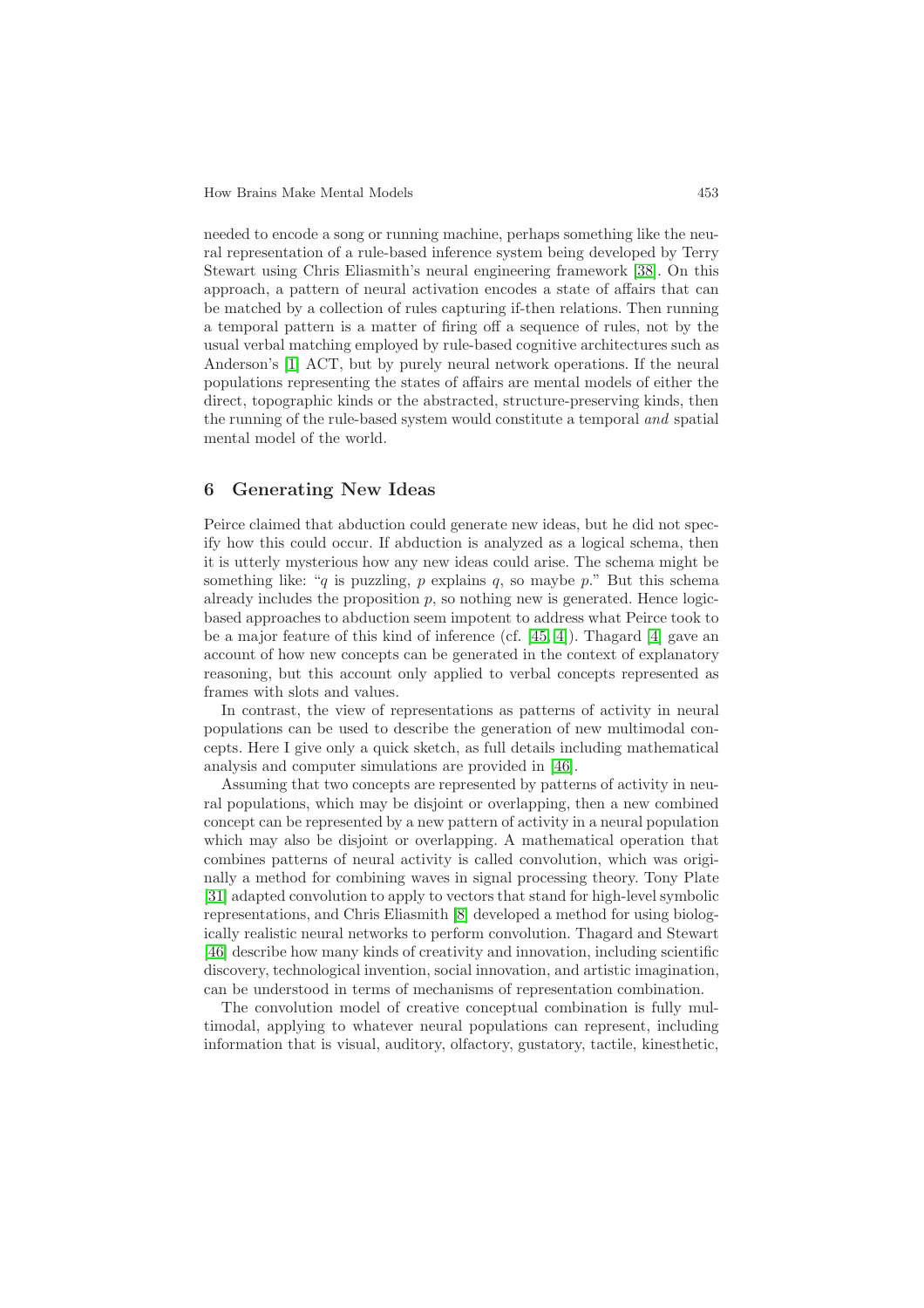or pain-related. Moreover, the Thagard and Stewart [46] account of creativity also applies to emotions, which can also be understood as patterns of activity in neural populations involving multiple brain areas involved in both cognitive appraisal and physiological perception [43]. In particular, the wonderful AHA! experience that attends creative breakthroughs can be understood as a neural process that involves a triple convolution:

- 1. Two representations are convolved to produce a novel one.
- 2. An emotional reaction to the new representation requires a convolution of cognitive appraisal and physiological perception.
- 3. The AHA or EUREKA reaction is a convolution of the new representation and the emotional reaction to it.

Thus the mechanism of convolution in neural networks is capable of modeling not only the combination of representations but also the emotional reaction that successful combinations generates.

Creative conceptual combination does not occur randomly, but rather in the directed context of attempts to solve problems, including ones that require generation of new explanations. Let us now consider how abductive inference can operate with neural populations.

#### **7 Neural Abduction and Causality**

Following ideas suggested in [41, 44] presented a neural network model of abductive reasoning based on the account of reasoning with conditionals developed by Eliasmith [8]. At one level, our neural model of abduction is very simple, using thousands of neurons to model a transition from  $q$  and  $p$  causes q to p. The advantage in taking a neural approach to modeling, as I have already described, is that  $p$  and  $q$  need not be linguistic representations, but can operate in any modality. To take a novel example,  $q$  could be a neural encoding of pain that I feel in my finger, and p could be neural encoding of a picture of splinter in my finger. Then my abductive inference goes from the experience of pain to the adoption of the visual representation that there is a splinter.

Moreover, the neural model of abduction tracks the relevant emotions. Initially, the puzzling  $q$  is associated with motivating emotions such as surprise and irritation. But as the hypothesis  $p$  is abductively adopted, the emotional reaction changes to relief and pleasure. Thus neural modeling can capture emotional aspect of abductive reasoning.

But how can we understand the causal relation in " $p$  causes  $q$ "? Thagard and Litt ([44], see also [41]) argue that causality should not be construed formally as a deductive or probabilistic relation, but as a schema that derives from patterns of visual-motor experience. For example, when a baby discovers that moving its hand can move a rattle, it is forming an association that combines an initial visual state with a subsequent motor and tactile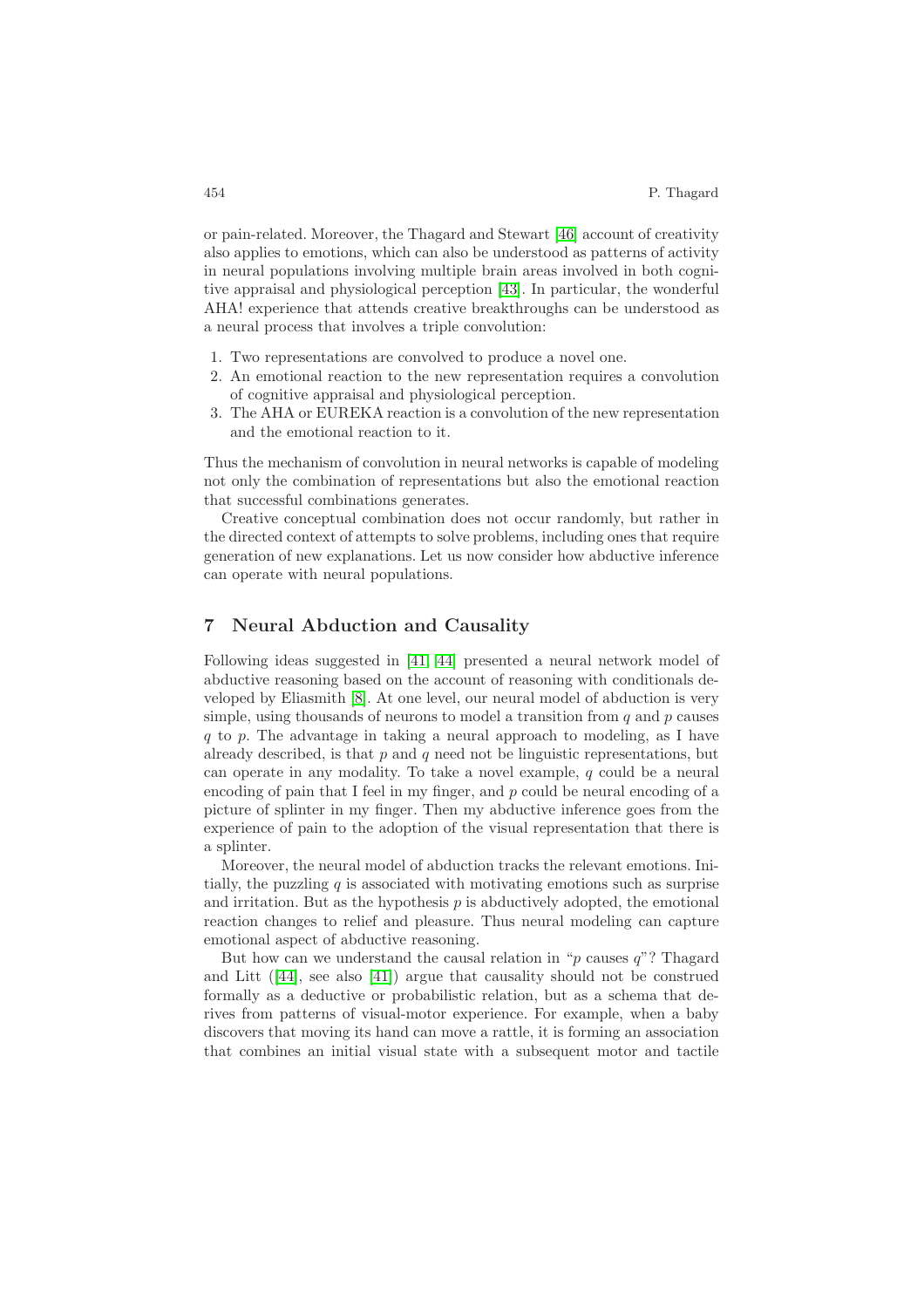state (pushing the rattle and feeling it) with a subsequent visual-auditory state (seeing the rattle move and make noise). I do not know whether such sensory-motor-sensory schemas are innate, having been acquired by natural selection in the form of neural connections that everyone is born with; alternatively they may be acquired very quickly by infants thanks to innate learning mechanisms. But on the basis of perceptual experiments in both adults and children, there is evidence that understanding of causality is tied to such multimodal representations (e.g. [25]). Moreover, the concept of force that figures centrally in many accounts of physical causality has its cognitive roots in body-based experiences of pushes and pulls. Hence it seems appropriate to speak of "embodied abduction", since both the causal relation itself and the multimodal representations of many hypotheses and facts to be explained are tied to sensory operations of the human body. However, the topic of embodiment is highly controversial, so I now discuss how I think the embodiment of abduction and mental models needs to be construed.

#### **8 Embodiment: Moderate and Extreme**

I emphatically reject the extreme embodiment thesis that thinking is just embodied action and therefore incompatible with computational-representational approaches to how brains work [6]. I argue below that even motor control requires a high degree of representation and computation. Much more plausible is the moderate embodiment thesis that language and thought are inextricably shaped by embodied action, a view that is maintained by Gibbs [14], Magnani [24] and others. On this view, thinking still requires representations and computations, but the particular nature of these depends in part on the kind of bodies that people have, including their sensory and motor capabilities. My remarks about multimodal representations and the sensorymotor-sensory schemas that underlie causal reasoning provide support for the moderate embodiment thesis.

However, there are two main reasons for not endorsing the extreme embodiment thesis. First, many kinds of thinking including causal reasoning, emotion, and scientific theorizing take us well beyond sensorimotor processes, so explaining our cognitive capacities requires recognizing representational/computational abilities that outstrip embodied action. Second, even the central case of embodied action – motor control – requires substantial representational/computational capabilities.

I owe to Lloyd Elliott the following summary of why motor control is much harder than you might think. Merely reaching to pick up a book requires solutions to many difficult problems for the brain to direct an arm and hand to reach out and pick up the book. First, the signals that pass between the brain and its sensors and muscles are very noisy. Information about the size, shape, and location of the book is transmitted to be brain via the eyes, but the process of translating retinal signals into judgments about the book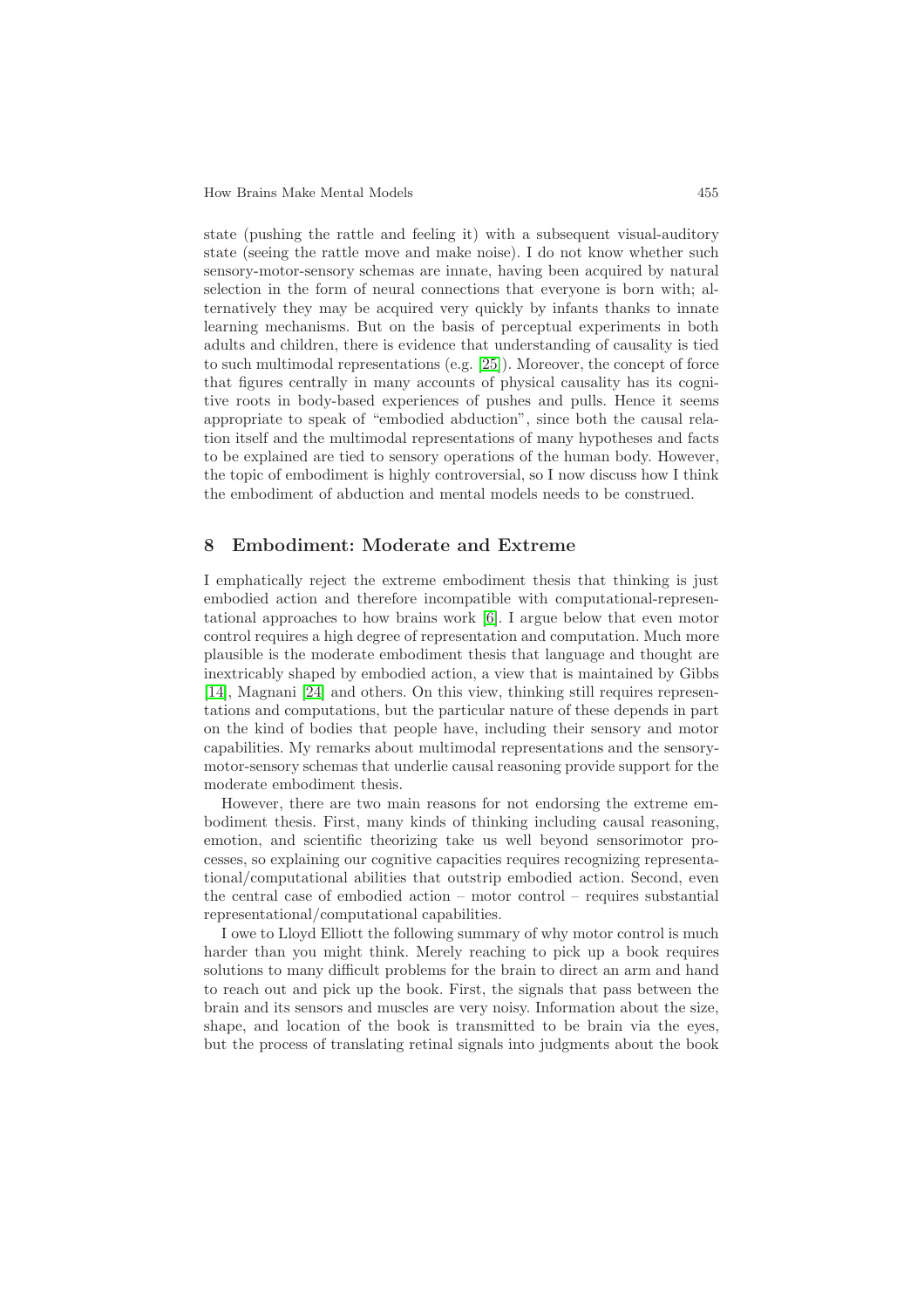involved multiple stages of neural transformations [37, ch. 2]. Moreover, when the brain directs muscles to move the arm and hand in order to grasp the book, the signals sent involve noisy activity in millions of nerve cells.

Second, motor control is also made difficult by the fact that the context is constantly changing. You may need to pick up a book despite the fact that there are numerous changes taking place, not only in the orientation of your body, but also in visual information such as light intensity and the presence of other objects in the area. A person can pick up a book even though another person has reached across to pick up another book. Third, there are unavoidable time delays as the brain plans and attempts to move the arm to pick up the book.

Fourth, motor control is not an automatic process that occurs instantly to people, but usually requires large amounts of learning. It takes years for babies to become adept at handling physical objects, and even adults require months or years to become proficient at difficult motor tasks such as playing sports. Fifth, motor control is not a simple linear process of the brain just telling a muscle what to do, but requires non-linear integrations of the movements of multiple muscles and joints, which operate with many degrees of freedom. Picking up a book requires the coordination of all the muscles that move different parts of fingers, wrists, elbows, and shoulders.

Hence grasping and moving objects is a highly complex task that has been found highly challenging by people attempting to build robots. Fortunately for humans, millions of years of animal evolution have provided humans with the capacity to learn how to manipulate objects. Recent theoretical explanations of this capacity understand motor control as representational and computational, requiring mental models (see e.g. [4, 47]). What follows is a concise, simplified, synthesis of their accounts.

The brain is able to manipulate objects because its learning mechanisms, both supervised and unsupervised, enable it to build powerful internal models of connections among sensors, brain, and world. A brain needs a *forward model* from movements to sensory results, which enables it to predict what will be perceived as the result of particular movements. It also needs an *inverse model* from sensory results to movements, which enables it to predict what movement will produce the desired perceived result. Forward and inverse models are both dynamic mental models in the sense I discussed earlier: the relational structure they share with what they represent is both spatial and temporal, concerning the location and movement of limbs to produce changes in the world. Motor control in general requires a high-level control process in which the brain enables the body to interact productively with the world through a combination of representations of situations and goals, forward and inverse models, perceptual filters, and muscle control processes. The overall process is highly complex and not all like the kinds of manipulations of verbal symbols that some philosophers still take as the hallmark of representation and computation. But the brain's neural populations still stand for muscle movement and visual changes, with which their activity is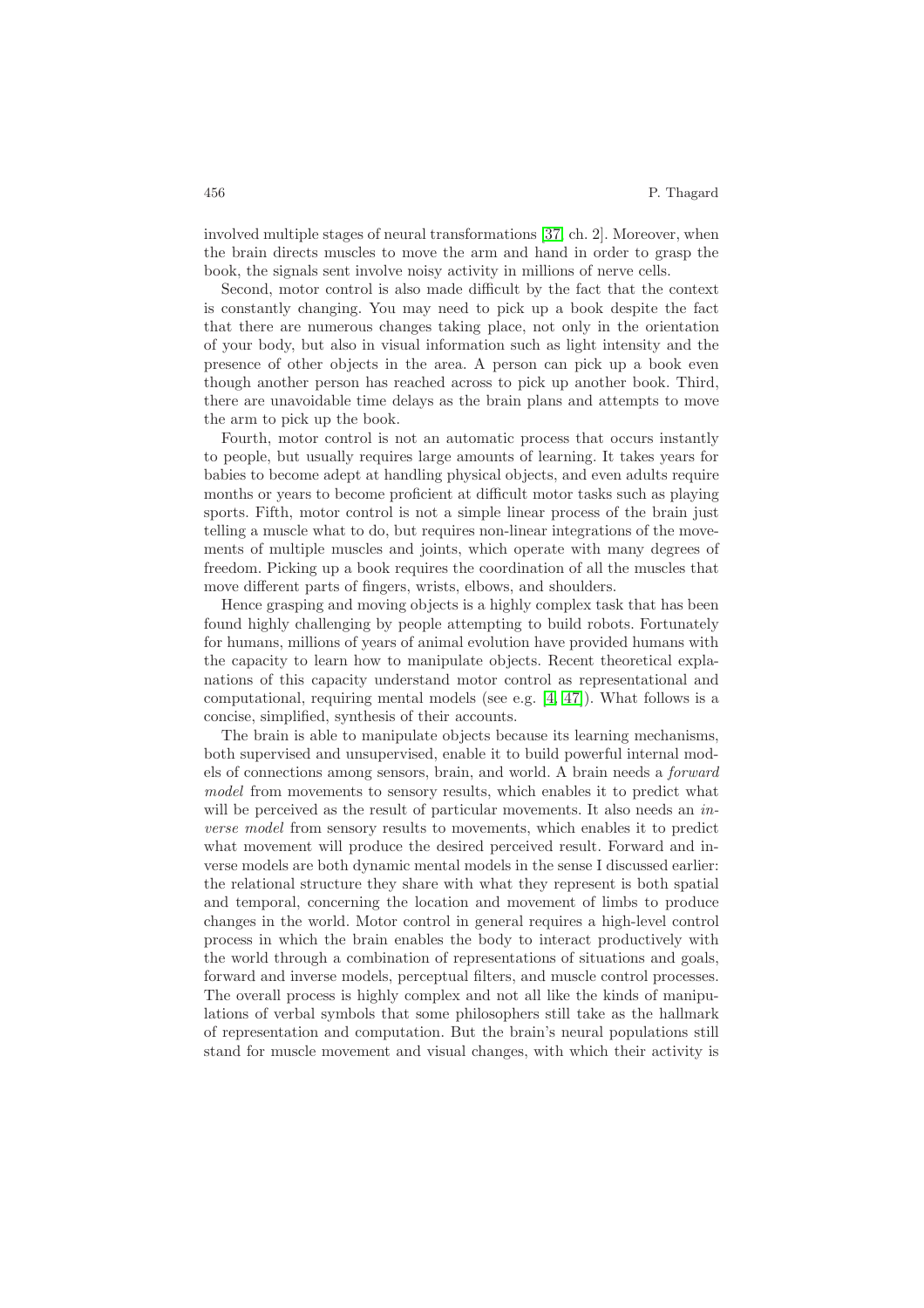causally correlated, so it is legitimate to describe the activities of such populations as representational. Moreover, the mental modeling, both forward and inverse, is carried out by systematic changes in the neural populations, which hence qualifies as "principled manipulation of representations" [7, p. 29].

Let me summarize the argument in this section. Embodied action requires motor control. Motor control requires mental models, both forward and inverse, to identify dynamic relations among sensory information and muscle activity. Mental models are representational and computational. Hence embodied action requires representation and computation, so that it cannot provide an alternative to the representational/computational view of mind. Therefore considerations of multimodal representations, embodied abduction, and sensory-motor conceptions of causality only support the moderate embodiment thesis, and in fact require rejection of the extreme version.

Proponents of representation-free intelligence like to say that "the world is its own best model". As an advisory that a robot or other intelligent system should not need to represent everything to solve problems, this remark is useful; but literally it is clearly false. For imagining, planning, explaining, and many other important cognitive activities, the world is a very inadequate model of itself: far too complex and limited in its manipulability. In contrast, mental models operating at various degrees of abstraction are invaluable for high-level reasoning. The world might be its own best model if you're a cockroach, with very limited modeling abilities. But if you have the representational power of a human or powerful robot, then you can build simplified but immensely useful models of past and future events, as well as of events that your senses do not enable you observe. Hence science uses abductive inference and conceptual combination to generate representations of theoretical (i.e. non-observable) entities such as electrons, viruses, genes, and mental representations.

Cockroaches and many other animals are as embodied, embedded, and situated in the world as human beings, but they are far less effective than people at building science, technology, and other cultural developments. One of the many advantages that people gain from our much larger brains is the ability to work with mental models, including ones used for abduction and the generation of new ideas.

#### **9 Conclusion**

I finish with a reassessment of Peirce's ideas about abduction from the neural perspective that I have been developing. Peirce did most of his work on inference in the nineteenth century, well before the emergence of ideas about computation and neural processes. He was a scientist as well as a philosopher of science, and undoubtedly would have revised his views on the nature of inference in line with subsequent scientific developments.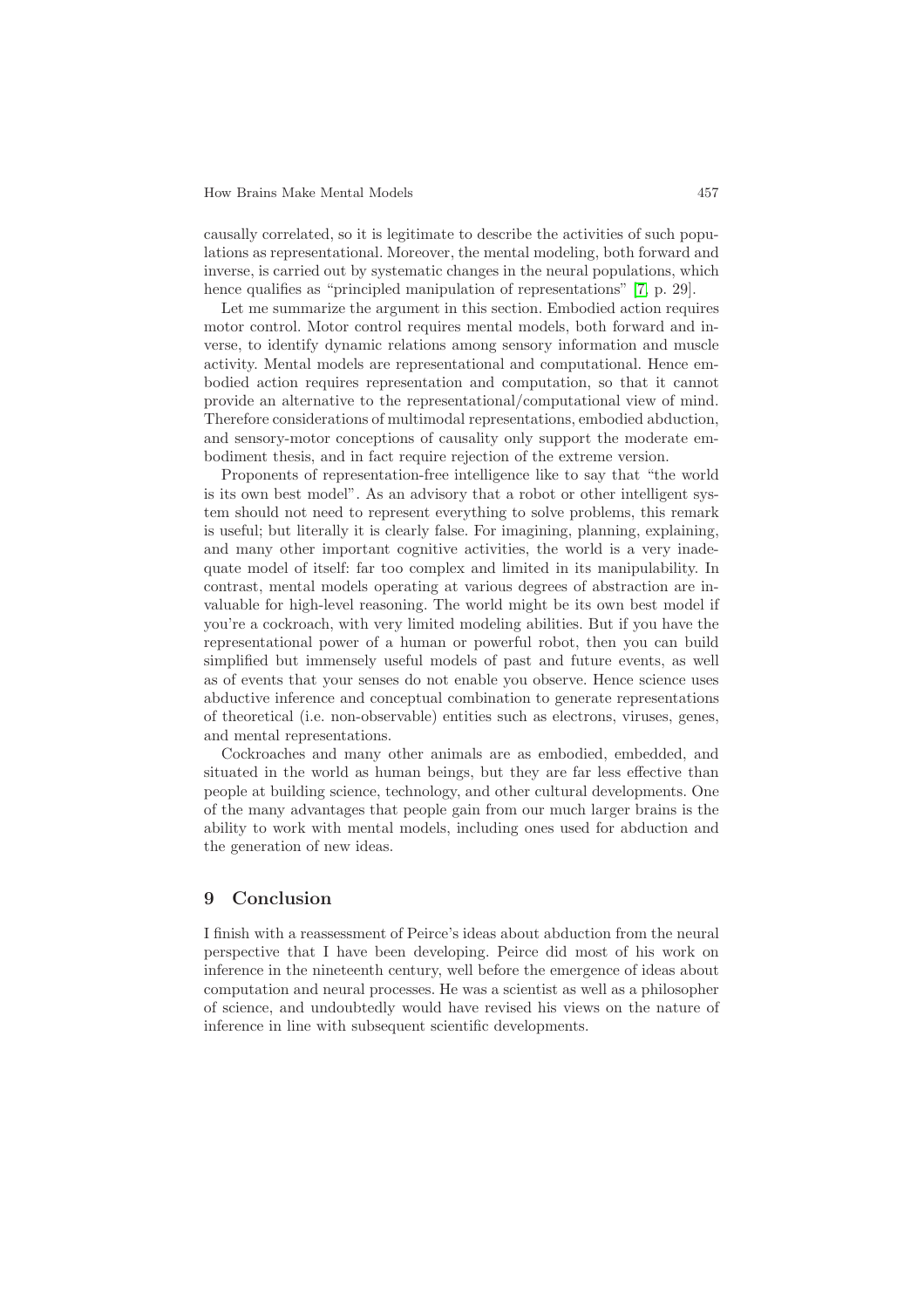On the positive side, Peirce was undoubtedly right about the importance of abduction as a kind of inference. The evaluative aspect of abduction is recognized in philosophy of science under the headings of inference to the best explanation and explanatory coherence, and the creative aspect is recognized in philosophy and artificial intelligence through work on how hypotheses are formed. Second, Peirce was prescient in noticing the emotional instigation of abduction as the result of surprise, although I do not know if he also noticed that achieving abduction generates the emotional response of relief. Third, Peirce was right in suggesting that the creation of new ideas often occurs in the context of abductive inference, even if abduction itself is not the generating process.

On the other hand, there are several suggestions that Peirce made about abduction that do not fit well with current psychological and neural understanding of abduction. I do not think that emotion is well described as a kind of abduction, as it involves an extremely complex process that combines cognitive appraisal of a situation with respect to ones goals and perception of bodily states [43, 42]. At best, abductive inference is only a part of the broader parallel process of emotional reactions. Similarly, perception is not a kind of abduction, as it involves many more basic neuropsychological processes that are not well described as generation and evaluation of explanatory hypotheses (see e.g. [37, ch. 2]).

Finally, Peirce's suggestion that abduction requires a special instinct for guessing right is not well supported by current neuropsychological findings. Perhaps evolutionary psychologists would want to propose that there is an innate module for generating good hypotheses, but there is a dearth of evidence that would support this proposal. Rather, I prefer the suggestion of Quartz and Sejnowski [32, 33] that what the brain is adapted for is adaptability, through powerful learning mechanisms that humans can apply in many contexts. One of these learning mechanisms is abductive inference, which leads people to respond to surprising observations with a search for hypotheses that can explain them. Like all cognitive processes, this search must be constrained by contextual factors such as triggering conditions that cut down the number of new conceptual combinations that are performed [4]. Abduction and concept formation occur as part of the operations of a more general cognitive architecture.

I see no reason to claim that the constraints on these operations include preferences for particular kinds of hypotheses, which is how I interpret Peirce's instinct suggestion. Indeed, scientific abduction has led to the generation of many hypotheses that scientists now think are wrong (e.g. humoral causes of disease, phlogiston, caloric, and the luminiferous ether) and to many hypotheses that go against popular inclinations (e.g. Newton's force at a distance, Darwin's evolution by natural selection, Einstein's relativistic account of space-time, quantum mechanics, and the mind-brain identity theory). Although it is reasonable to suggest that the battery of innate human learning mechanisms includes ones for generating hypotheses to explain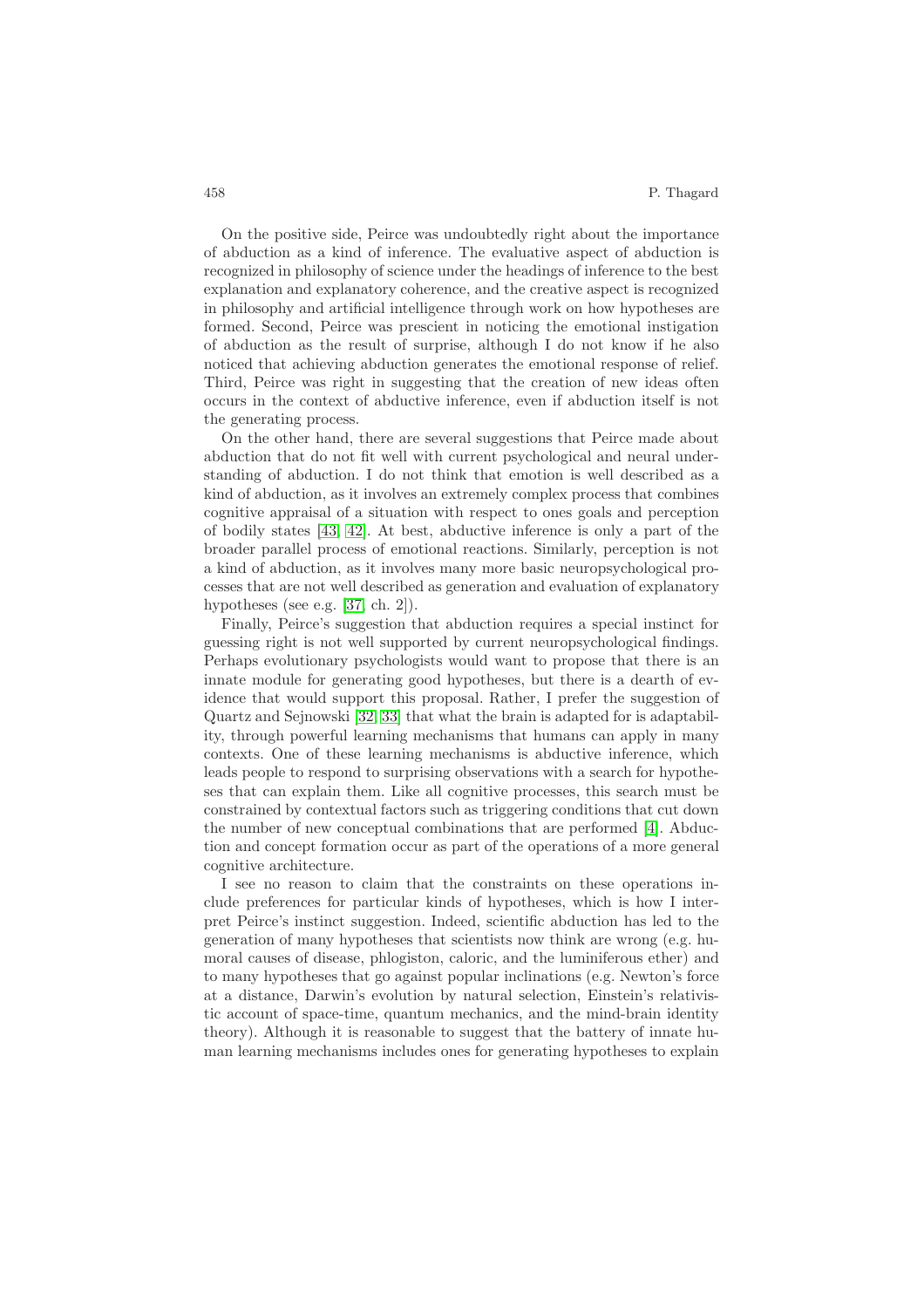surprising events, there is no support for Peirce's contention that people must have an instinct for guessing *right*. Evolutionary psychologists like to compare the brain to a Swiss army knife that has many specific built-in capacities; but a more fertile comparison is the human hand, which evolved to be capable of many different operations from grasping to signaling to thumb typing on smartphones. Peirce's view of abduction as requiring innate insight is thus as unsupported by current research as the view of Fodor [12] that cognitive science cannot possibly explain abduction: many effective techniques have been developed by philosophers and AI researchers to explain complex causal reasoning.

I have tried to show in this paper how Peirce's abduction is, from a neural perspective, highly consonant with psychological theories of mental models, which can also productively be construed as neural processes. Brains make mental models through complex patterns of neural firing and use them in many kinds of inference, from planning actions to the most creative kinds of abductive reasoning. I have endorsed a moderate thesis about the importance of embodiment for the kinds of representations that go into mental modeling, but critiqued the extreme view that sees embodiment as antithetical to mental models and other theories of representation. Further developments of neural theories of mental models should further clarify their roles in many important psychological phenomena.

**Acknowledgements.** For valuable ideas and useful discussions, I am grateful to Chris Eliasmith, Terry Stewart, Lloyd Elliott, and Phil Johnson-Laird. This research has been funded by the Natural Sciences and Engineering Research Council of Canada.

### **References**

- 1. Anderson, J.R.: How Can the Mind Occur in the Physical Universe? Oxford University Press, Oxford (2007)
- 2. Churchland, P.S., Sejnowski, T.: The Computational Brain. MIT Press, Cambridge (1992)
- 3. Craik, K.: The Nature of Explanation. Cambridge University Press, Cambridge (1943)
- 4. Davidson, P.R., Wolpert, D.M.: Widespread access to predictive models in the motor system: A short review. Journal of Neural Engineering 2, S313–S319 (2005)
- 5. Dayan, P., Abbott, L.F.: Theoretical Neuroscience: Computational and Mathematical Modeling of Neural Systems. MIT Press, Cambridge (2001)
- 6. Dreyfus, H.L.: Why Heideggerian AI failed and how fixing it would require making it more Heidegerian. Philosophical Psychology 20, 247–268 (2007)
- 7. Edelman, S.: Computing the Mind: How the Mind Really Works. Oxford University Press, Oxford (2008)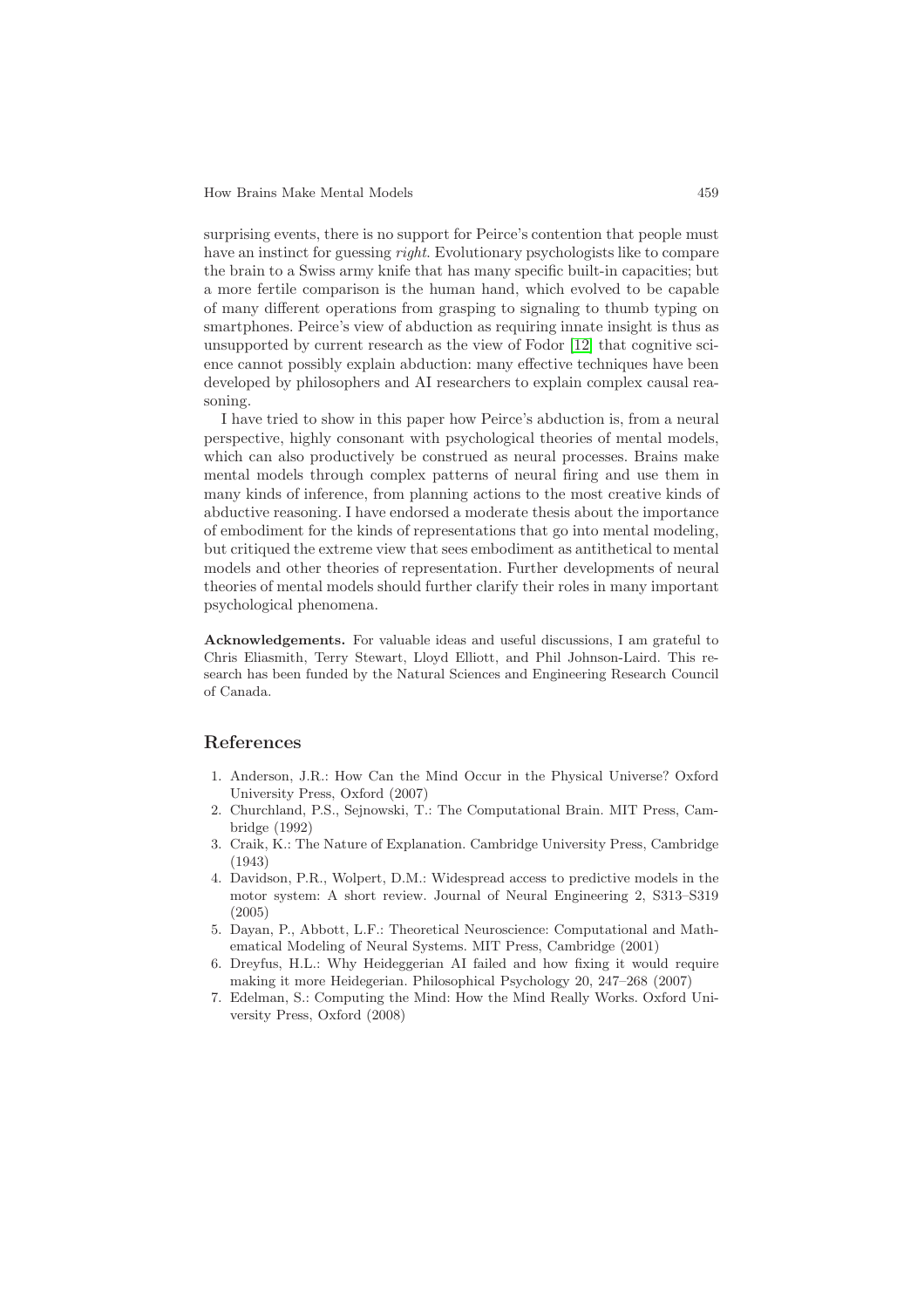- 8. Eliasmith, C.: Cognition with neurons: A large-scale, biologically realistic model of the Wason task. In: Bara, B., Barasalou, L., Bucciarelli, M. (eds.) Proceedings of the XXVII Annual Conference of the Cognitive Science Society, pp. 624–629. Lawrence Erlbaum Associates, Mahwah (2005)
- 9. Eliasmith, C.: Neurosemantics and categories. In: Cohen, H., Lefebvre, C. (eds.) Handbook of Categorization in Cognitive Science, pp. 1035–1054. Elsevier, Amsterdam (2005)
- 10. Eliasmith, C., Anderson, C.H.: Neural Engineering: Computation, Representation and Dynamics in Neurobiological Systems. MIT Press, Cambridge (2003)
- 11. Elman, J.L.: Finding structure in time. Cognitive Science 14, 179–211 (1990)
- 12. Fodor, J.: The Mind Doesn't Work that Way. MIT Press, Cambridge (2000)
- 13. Gentner, D., Stevens, A.L. (eds.): Mental Models. Lawrence Erlbaum, Hillsdale (1983)
- 14. Gibbs, R.W.: Embodiment and Cognitive Science. Cambridge University Press, Cambridge (2006)
- 15. Holland, J.H., Holyoak, K.J., Nisbett, R.E., Thagard, P.R.: Induction: Processes of Inference, Learning, and Discovery. MIT Press/Bradford Books, Cambridge (1986)
- 16. Johnson-Laird, P.N.: Mental Models. Harvard University Press, Cambridge (1983)
- 17. Johnson-Laird, P.N.: The history of mental models. In: Manktelow, K., Chung, M.C. (eds.) Psychology of Reasoning: Theoretical and Historical Perspectives, pp. 179–212. Psychology Press, New York (2004)
- 18. Johnson-Laird, P.N.: How We Reason. Oxford University Press, Oxford (2006)
- 19. Johnson-Laird, P.N., Byrne, R.M.: Deduction. Lawrence Erlbaum Associates, Hillsdale (1991)
- 20. Kaas, J.H.: Topographic maps are fundamental to sensory processing. Brain research bulletin 44, 107–112 (1997)
- 21. Knudsen, E.I., du Lac, S., Esterly, S.D.: Computational maps in the brain. Annual Review of Neuroscience 10, 41–65 (1987)
- 22. Magnani, L.: Model-based creative abduction. In: Magnani, L., Nersessian, N.J., Thagard, P. (eds.) Model-Based Reasoning in Scientific Discovery, pp. 219–238. Kluwer/Plenum, New York (1999)
- 23. Magnani, L.: Abduction, Reason, and Science: Processes of Discovery and Explanation. Kluwer/Plenum, New York (2001)
- 24. Magnani, L.: Abductive Cognition. The Epistemological and Eco-Cognitive Dimensions of Hypothetical Reasoning. Springer, Berlin (2009)
- 25. Michotte, A.: The Perception of Causality. Miles, T.R., Miles, E. (trans.), Methuen, London (1963)
- 26. Nersessian, N.J.: Creating Scientific Concepts. MIT Press, Cambridge (2008)
- 27. O'Reilly, R.C., Munakata, Y.: Computational Explorations in Cognitive Neuroscience. MIT Press, Cambridge (2000)
- 28. Parisien, C., Thagard, P.: Robosemantics: How Stanley the Volkswagen represents the world. Minds and Machines 18, 169–178 (2008)
- 29. Peirce, C.S.: Collected Papers. Harvard University Press, Cambridge (1931- 1958)
- 30. Peirce, C.S.: Reasoning and the Logic of Things. Harvard University Press, Cambridge (1992)
- 31. Plate, T.: Holographic Reduced Representations. CSLI, Stanford (2003)